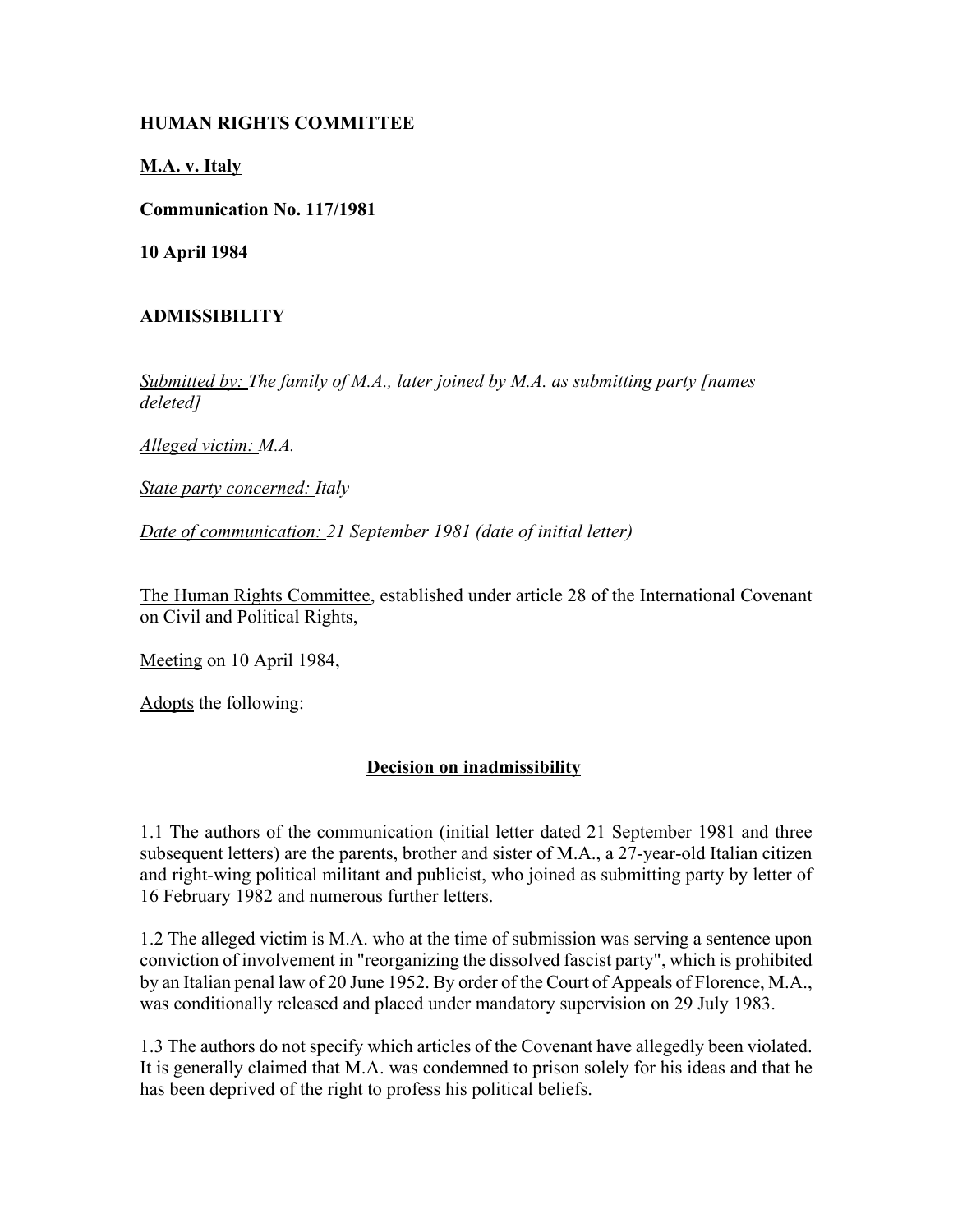2.1 In his communication of 16 February 1982 M.A. stated inter alia that, although he had had contacts with some of the organizers of the Fronte Nazionale Rivoluzionario (FNR), he had not participated in the constitutive meeting of 22 January 1975. He disputed the accusation that he was one of the organizers of FNR and challenged the fairness of the trial against him.

2.2 In their letter of 27 January 1982 the family of M.A. stated that he was born in Lucca, Italy, on 14 July 1956 and was 15 years old when he joined the Movimento Politico Ordine Nuovo, which was dissolved by order of the Italian Ministry of the Interior on 23 November 1973. Thereafter, M.A. participated in the cultural organization of Movimento Sociale Italiano (right-wing party represented in the Italian Parliament, MSI). In May 1977 he founded the "Committee against repression and for the defence of the civil rights of anti-Marxist political prisoners". In June 1977 he founded the monthly newspaper "Azione Solidarieta" and in October 1977 he became the cultural organizer of MSI in Bologna. He went into exile in France in October 1978.

2.3 Court proceedings against M.A. were initiated in 1974, when he was 17 years of age and he was sentenced to four years imprisonment on 11 May 1976 by the Arezzo Court of Assizes. He was detained from September 1976 to April 1977, when he was released on mandatory daily supervision. The Florence Court of Appeals confirmed the sentence on 30 November 1977 and the Rome Court of Cassation confirmed the judgement on 1 December 1978. In the meantime, however (October 1978 according to the authors), M.A. went into exile in France. There is no indication as to whether the mandatory daily supervision had been lifted or other information explaining the circumstances in which he left Italy. (The French "Carte de sejour" indicates that he entered France on 6 January 1979.) All these events, based on the information furnished by the authors, took place prior to the entry into force for Italy of the Covenant and Optional Protocol on 15 December 1978. Subsequent to this date, on 6 September 1980, M.A. was extradited from France and imprisoned at the Casa Circondariale di Ferrara in Italy. He claims that the extradition order violated his rights, because he had been convicted of a political offence.

3. On 28 January 1982 the M.A. family stated that the same matter had not been submitted to another procedure of international investigation or settlement.

4. The authors do not specify which articles of the Covenant have allegedly been violated. It is generally claimed that M.A. was condemned to prison solely for his ideas, and that he has been deprived of the right to profess his political beliefs.

5. Various documents submitted with the communication include copies of the judgements of the Court of Assizes of Arezzo and Court of Appeals of Florence} a request for amnesty directed to the President of the Republic of Italy; original of a memorandum cementing on the evidence before the courts and the original of a brief challenging the consitutionality of the Italian law of 20 June 1952.

6. By its decision of 16 July 1982, the Human Rights Committee transmitted the communication under rule 91 of the provisional rules of procedure to the State party,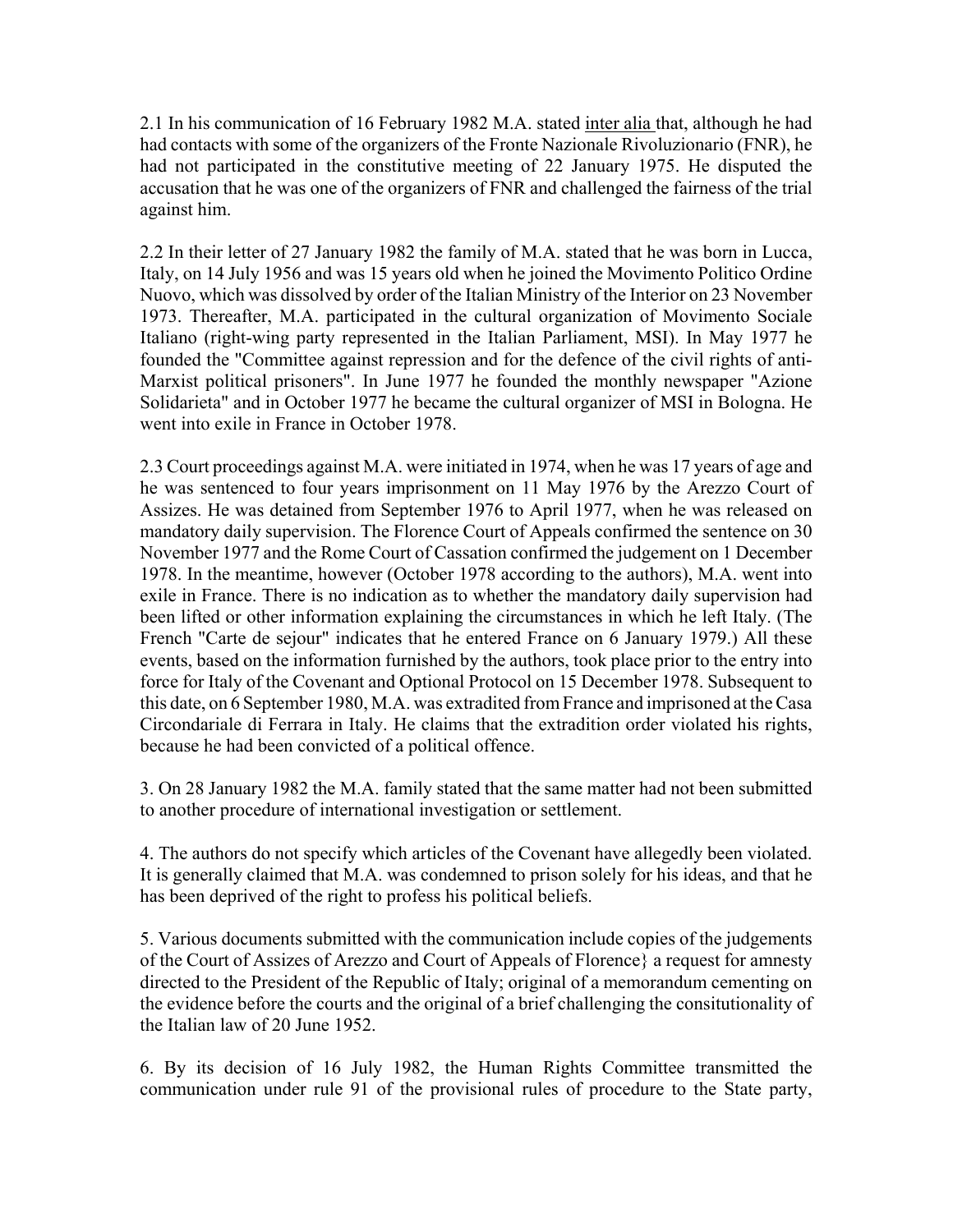requesting information and observations relevant to the question of admissibility of the communication, in particular in so far as it may raise issues under articles 19 (right to hold opinions and freedom of expression), 22 (freedom of association) and 25 (right to take part in the conduct of public affairs) of the International Covenant on Civil and Political Rights.

7.1 By a note dated 17 November 1982, the Italian Government objected to the admissibility of the communication, inter alia, because the author "did not specify in any way the violation of which he claims to be a victim ... but is merely asking for a review of his trial, since he believes that the Human Rights Committee would have competence to declare him 'not guilty'. In these terms, it is obvious that, so far as the 'request' of the authors of the communication is concerned, the Committee is not competent to review the sentence passed by the Italian courts".

7.2 The State party notes, however, that:

"when the Human Rights Committee examined the documents received in the light of the relevant provisions of the Covenant and, in so doing, acted 'ex officio', it considered that it would be advisable to obtain information regarding such connection as might exist between the legal proceedings instituted against M.A. and articles 19, 22 and 25 of the Covenant.

'In this connection, the Italian Government, while considering that the conclusions referred to in the preceding paragraph make any further comment superfluous, does not challenge the examination carried out ex officio by the Committee and, in a spirit of co-operation, wishes to make the following observations regarding the admissibility of the communication on the basis that the latter does have some bearing on the above-mentioned articles of the Covenant.

"The legal proceedings against M.A. led to the decision of the Arezzo Court of Assizes dated 28 April 1976, confirmed by the decision of the Florence Court of Appeals dated 30 November 1977 and made final when the appeal to the Court of Cassation was dismissed by decision of 1 December 1978.

"The chronological order of events, together with the legal decisions, show unequivocally that, at the said periods, Italy was not bound by the United Nations Covenants or by the Optional Protocol which came into force for Italy on 15 December 1978, that is, after the decision of the Court of Cassation.

"Accordingly, in the opinion of the Italian Government, it follows that the communication is inadmissible on the ground of lack of competence 'ration, temporis'.

"The Italian Government is aware, however, that the Committee, while stressing the communications will be inadmissible if the facts which are subject of the complaint occurred before the entry into force of the Covenant, deems itself competent, by virtue of its earlier decisions, to take such facts into account if the author asserts that the alleged violations had not ceased after the date of entry into force of the Covenant. But in the present case it is clear from the dossier that the author of the communication has not alleged any violation, nor has he asserted that the alleged violations did not cease after 15 December 1978.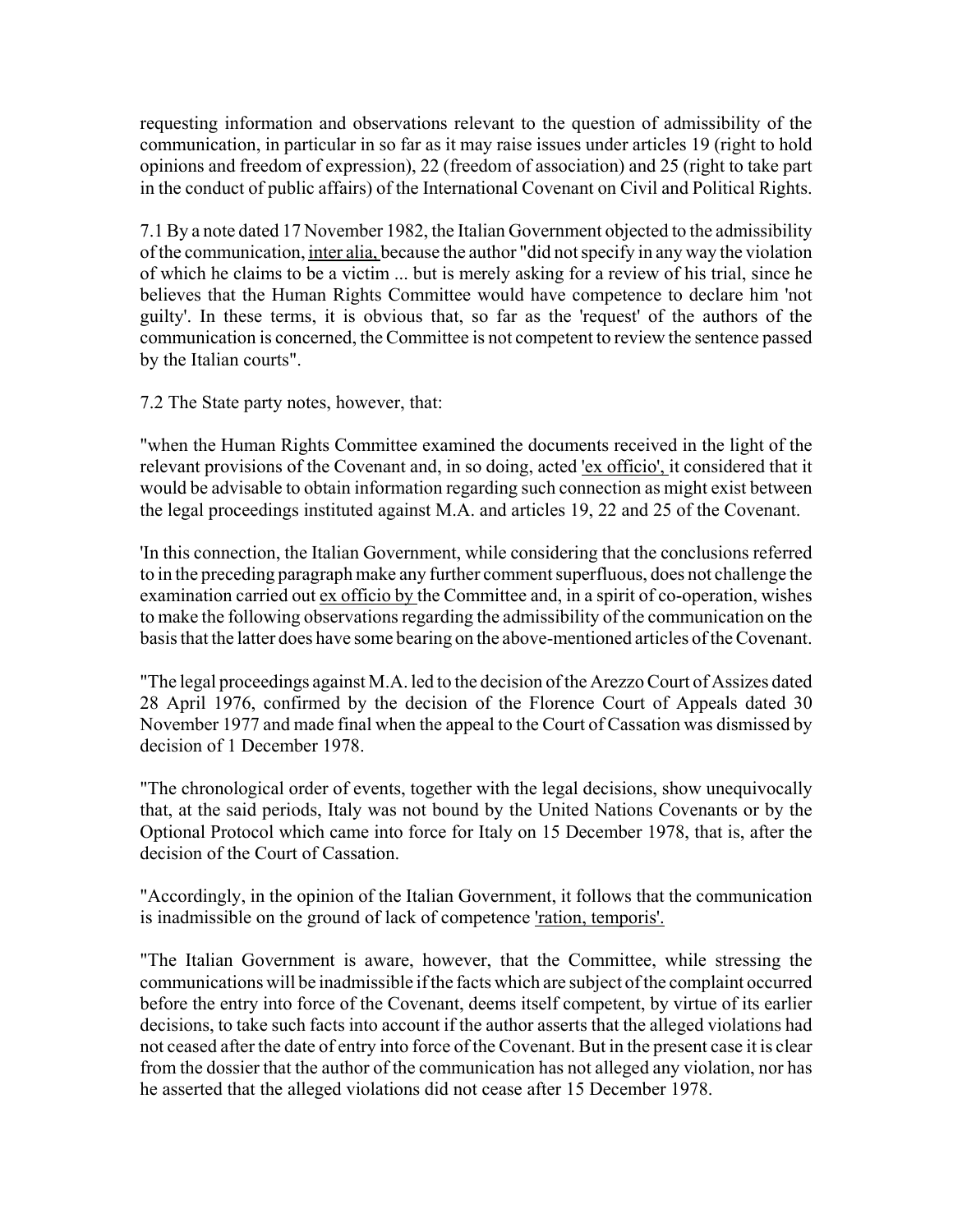"... The author of a complaint, communication or even request addressed to an international body can only invoke the same violations as those already alleged in national proceedings and for which he has not obtained satisfaction.

"Accordingly, with a view to ensuring that this aspect of the matter is properly reviewed, it is necessary to consider the alleged violations referred to in the communication in the light of the action taken in his defence by M.A. and his lawyer in the proceedings before the Arezzo and Florence courts, and also before the Court of Cassation.

"On the basis of the papers submitted in connection with the dossier, the reply is clearly in the negative .... If, on the other hand, it is decided to follow the course adopted by the Human Rights Committee and to assume that the applicant is in fact alleging violations of articles 19, 22 and 25 of the Covenant, it is necessary to determine whether the author invoked the same rights before the Italian courts.

"In this connection, although the said provisions of the Covenant could not be invoked by M.A. - because the Covenant was not in force for Italy - it must be recognized that corresponding provisions are to be found in articles 9, 10 and 11 of the European Convention on Human Rights.

"As is well known, the latter Convention, which was ratified by Act No. 848 of 4 August 1955, forms an integral part of Italian law. The application of these provisions can therefore be referred directly to the Italian courts.

"If M.A. considered in the present case that his rights had been violated by the application of the Act No. 645 of 20 June 1952, he should have asked for the relevant articles of the European Convention to be applied immediately at first instance or, failing that, on appeal to the Court of Cassation.

"M.A. never invoked the said provisions and never complained of the violation of rights which, according to the Human Rights Committee, are the subject of the communication under consideration.

"The Italian Government therefore considers that the communication is also inadmissible on the ground indicated above.

"Lastly, if it is none the less intended to invoke the said articles of the Covenant, it may be noted that paragraph 3 of article 19 contains an explicit provision whereby certain restrictions, which must, however, be expressly stipulated by law and which are necessary (a) for respect of the rights or reputations of others and (b) for the protection of national security or of public order, or of public health or morals, are deemed to be lawful. Similar restrictions are also provided under articles 22 and 25.

"However, an examination of the indictment against M.A. shows that it is for 'reorganizing the dissolved fascist party' that is, for organizing a movement which has as its object the elimination of the democratic freedoms and the establishment of a totalitarian regime.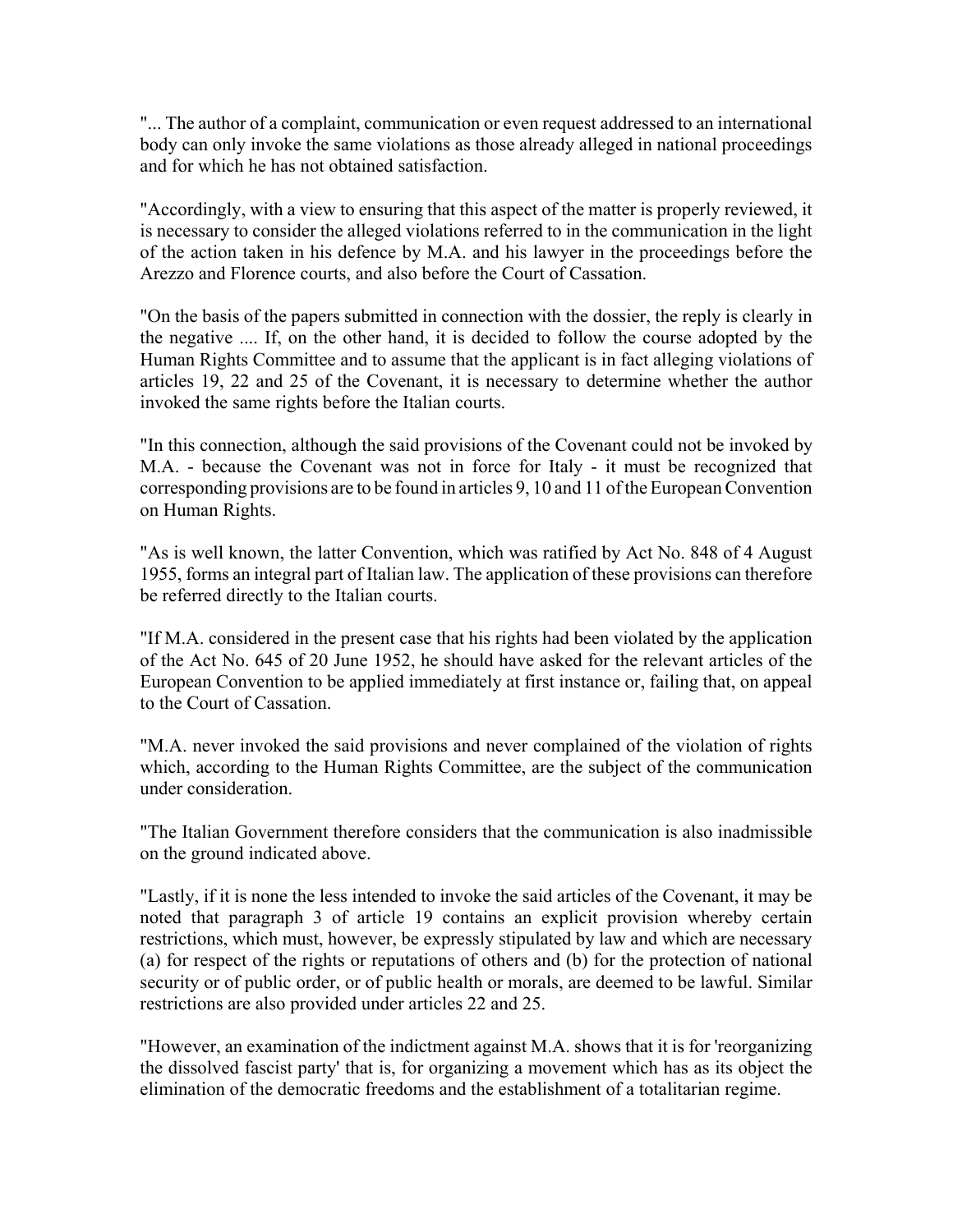"It is clearly a case of restrictions 'expressly stipulated by law (Scelba Law)' and 'which are necessary ... in a democratic society for the protection of national security, public order ...'.

"In light of the foregoing considerations, the Italian Government considers that M.A.'s communication, being inadmissible on the grounds referred to above, should also be deemed inadmissible, by virtue of the restrictions provided for under article 19, paragraph 3, article 22, paragraph 2, and article 25, since it is manifestly devoid of foundation."

8. In response to the State party's submission under rule 91 the author forwarded the following comments dated 6 January 1983:

"In its reply dated 17 November 1982, the Italian Government considers that the communication which I submitted to you should be 'inadmissible' because:

"(a) '... the Human Rights Committee is not competent to review the sentence passed by the Italian courts'.

'The Human Rights Committee should, however, be deemed to have the competence and the power to do so, inasmuch as it is the judicial organ which has to ensure that the provisions of the Covenant are implemented by the Governments that are signatories to it.

"(b) '... the legal proceedings against M.A. took place between 1971 and 1978' at which time 'Italy was not bound by the United Nations Covenants or by the Optional Protocol'.

"However, the Italian Government knows that the legal proceedings against M.A. did not end in 1978, but continued until 6 August 1980 (on which date I was being held in prison in Nice, France) when the French Government was asked by the Italian Government to arrest M.A. (the Italian Government then applied for his extradition on a charge of 'reorganizing the dissolved fascist party' and other charges).

'It thus follows '... that the alleged violations did not cease following the date of entry into force of the Covenant' but, in the present case, as is clear from the communication which I have submitted to you, they continued beyond the entry into force of the Covenant and the Protocol since, on 6 August 1980, after the arrest of M.A., the Italian Government applied for his extradition, under Act No. 645 of 20 June 1952, article 2 (1), in respect of the charge for which he had been sentenced in Italy to four years' imprisonment (as can be seen from the decision of the Aix-en-Provence Court (Chambre d'Accusation), France, dated 5 September 1980).

"The timing of events makes it quite clear that the violations of one or more provisions of the Covenant and subsequently the unlawfulness of his detention extend beyond the entry into force of the Covenant and the Protocol.

"(c) According to the Italian Government, I 'should have asked for the relevant articles of the European Convention to be applied immediately at first instance, or, failing that, on appeal to the Court of Cassation'.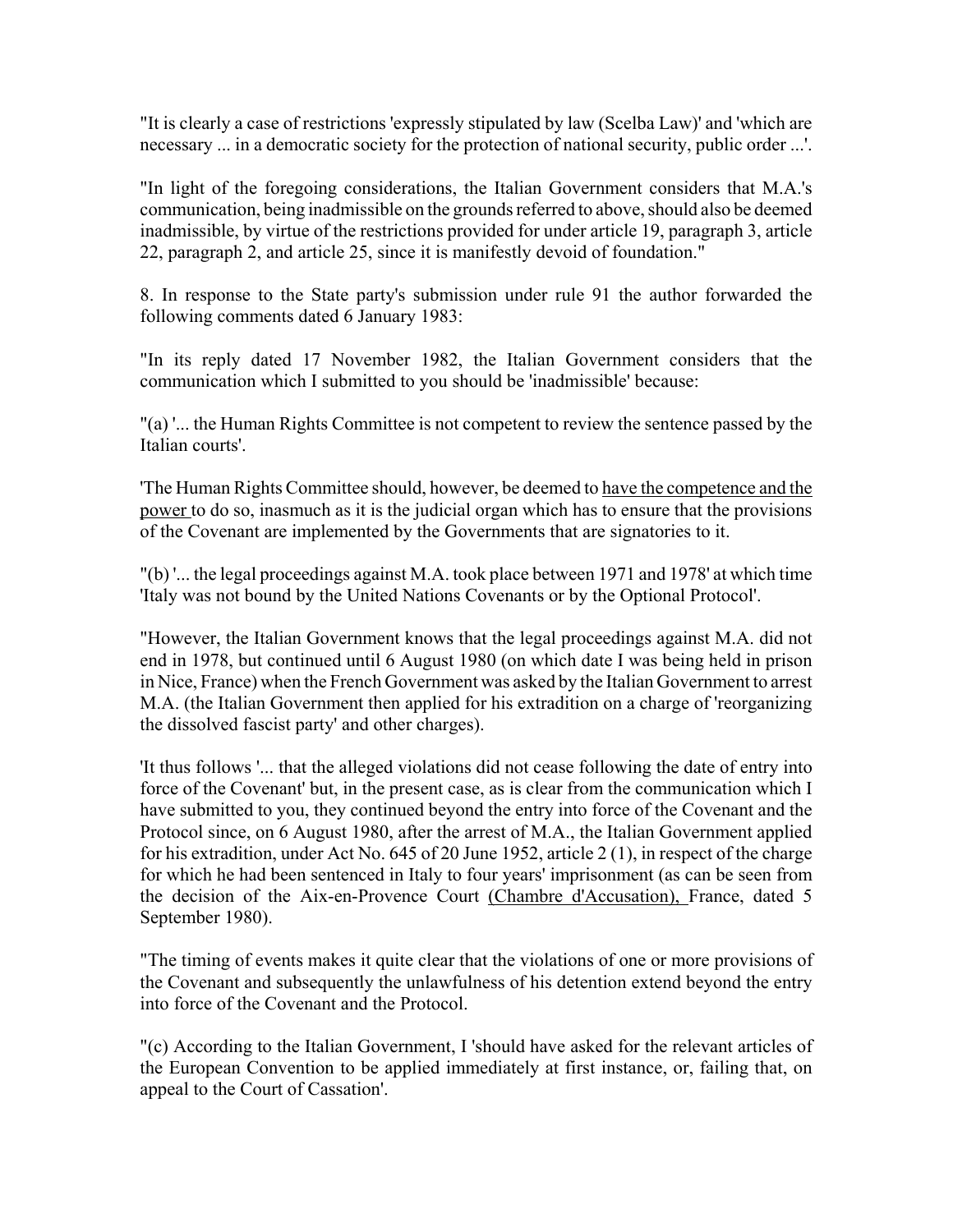"It is, however, a. well known fact that, under articles 2 and 3 of the Italian Criminal Code it is for the court itself to apply the law that is most favourable to the accused.

"It is stated: 'Nobody may be punished for an act which, under a subsequent law, does not constitute an offence} and, in the event of a conviction, it shall not be enforceable nor have penal effects.'

"Consequently, it was not for M.A. to request that the relevant articles of the European Convention be applied; it was for the judges of the Arezzo Court of Assizes or of the Florence Court of Appeals or, in the final instance, of the Court of Cassation to apply them ...".

9. On 10 January 1983, the legal representative of M.A. submitted further comments, noting that:

"(a) The violations did not come to an end prior to 15 December 1978, which is obvious since he is currently serving the sentence for which he was tried. Thus, the law applied is still in force and the sentence against M.A. is being carried out;

"(b) The restrictions in the law applied in M.A.'s case are themselves based on a law which was purportedly enacted in order to protect public safety, but which in reality does not permit the expression of one particular ideology even by democratic and non-violent means. Therefore it is a law that persecutes or discriminates on the basis of ideology and as such is in violation of article 18 of the Covenant. It is also inherently discriminatory because it is aimed not at all allegedly "anti-democratic" movements (anarchistic, Leninist, etc.) but solely at movements with fascist leanings;

"(c) These facts were also put forward by legal counsel in proceedings brought before the Italian Courts ..."

10. In a further letter, dated 25 June 1983, the author informed the Committee of a decision taken by the French Conseil d'Etat, dated 3 June 1983, published on 17 June 1983, annulling the French extradition decree of 5 September 1980. The author appealed to the Committee for assistance in obtaining his immediate release from imprisonment, recalling that he has been detained in Italian prisons since 6 September 1980. In an annex to this letter M.A. encloses the text of the annulment decision, which was taken on the grounds of administrative irregularities, in particular because the extradition decree was issued without taking due account of the Law No. 79-387 of 11 July 1979 relative to administrative acts in France.

11.1 In a letter of 16 May 1983, M.A. informed the Committee that his legal counsel Mr. M.B. [name deleted] had been arrested. There is no indication, however, that this has any bearing on or relevance to the present case. In a further letter, dated 6 September 1983, the author in reply to a Secretariat request for information informed the Committee that following the arrest of his attorney, he has not taken a new legal representative. He also points out that no further submissions on his behalf will be made in response to the